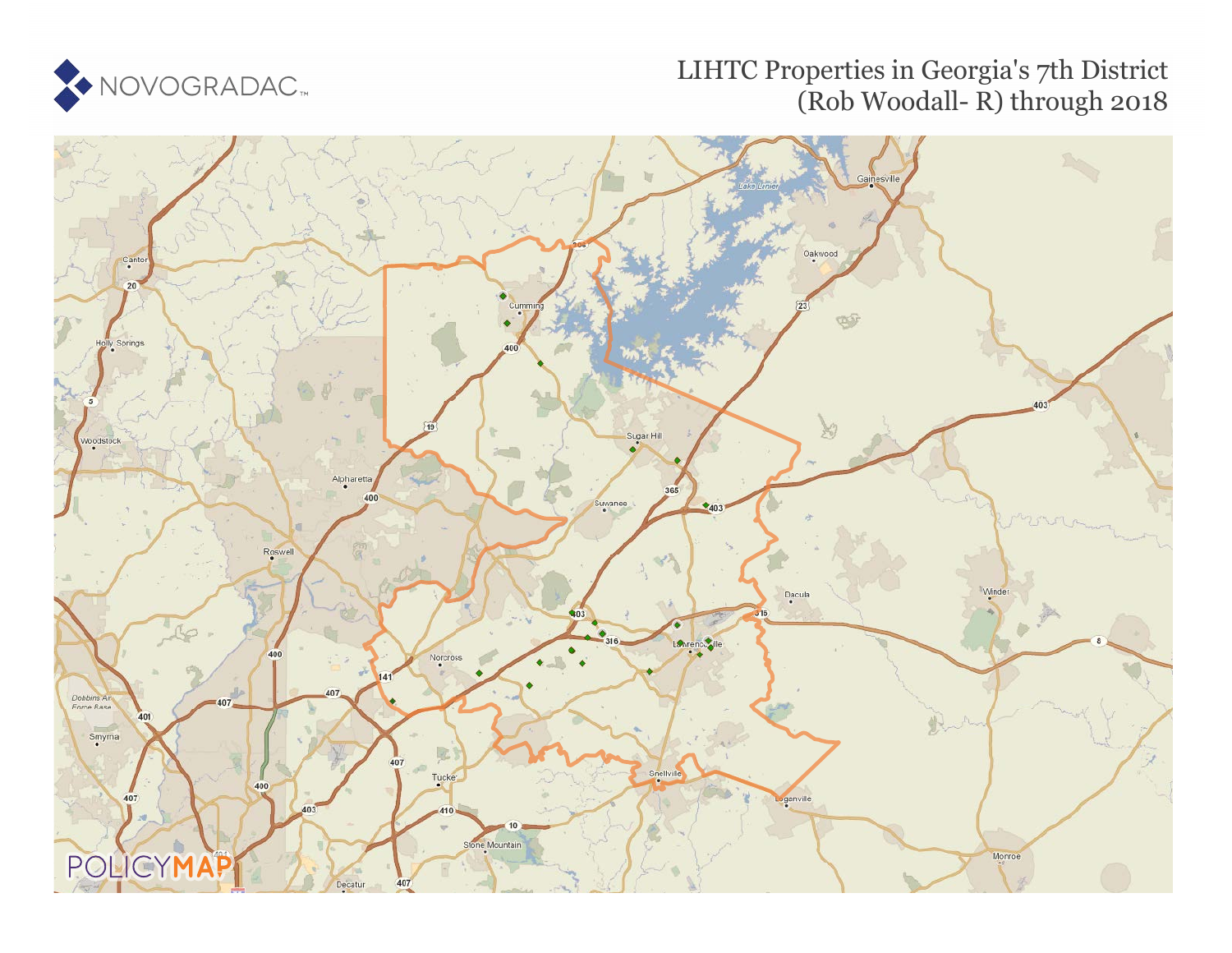## LIHTC Properties in Georgia's 7th District Through 2018

| <b>Project Name</b>                                                 | <b>Address</b>                          | City                         | <b>State</b> | <b>Zip Code</b> | Nonprofit<br><b>Sponsor</b> | <b>Allocation</b><br>Year | Annual<br><b>Allocated</b><br><b>Amount</b> | in Service           | <b>Year Placed Construction</b><br><b>Type</b> | <b>Total</b><br><b>Units</b> | Low<br><b>Income</b><br><b>Units</b> | <b>Rent or</b><br>Income<br><b>Ceiling</b> | <b>Credit</b><br><b>Percentag Exempt</b><br>$\bullet$ | Tax-<br><b>Bond</b> | <b>HUD Multi-</b><br><b>Family</b><br><b>Financing/Rent</b><br>al Assistance |
|---------------------------------------------------------------------|-----------------------------------------|------------------------------|--------------|-----------------|-----------------------------|---------------------------|---------------------------------------------|----------------------|------------------------------------------------|------------------------------|--------------------------------------|--------------------------------------------|-------------------------------------------------------|---------------------|------------------------------------------------------------------------------|
| <b>BRECKENRIDGE</b><br><b>CRESTE APT</b>                            | 1470 BOGGS<br>RD                        | <b>DULUTH</b>                | GA           | 30096           |                             | 1989                      | \$0                                         | 1990                 | <b>New Construction</b>                        | 218                          | 218                                  |                                            | Not<br>Indicated                                      | No                  |                                                                              |
| <b>GOOD SHEPARD</b><br><b>PLACE</b>                                 | 198 N<br><b>CORNERS</b><br><b>PKWY</b>  | <b>CUMMING</b>               | GA           | 30040-2079      | No                          | Insufficient<br>Data      | S <sub>0</sub>                              | Insufficient<br>Data | Not Indicated                                  | 48                           | $\bf{0}$                             |                                            | <b>TCEP</b> only                                      |                     |                                                                              |
| <b>NORTH GLEN</b><br><b>APARTMENTS</b>                              | 4025 ARC WAY NORCROSS                   |                              | GA           | 30093-3208      | No                          | Insufficient<br>Data      | \$0                                         | Insufficient<br>Data | Not Indicated                                  | 284                          | $\mathbf 0$                          |                                            | <b>TCEP</b> only                                      |                     |                                                                              |
| THE VIEW AT<br><b>SUGARLOAF AKA</b><br>TANGLEWOOD<br><b>HEIGHTS</b> | 5355<br>SUGARLOAF<br><b>PKWY</b>        | LAWRENCEVILLE GA             |              | 30043-5754      |                             | Insufficient<br>Data      | $\$0$                                       | Insufficient<br>Data | Not Indicated                                  | 130                          | $\bf{0}$                             |                                            | <b>TCEP</b> only                                      |                     |                                                                              |
| REDLAND CREEK<br>VILLAS                                             | 1340<br><b>LE HWY</b>                   | LAWRENCEVIL LAWRENCEVILLE GA |              | 30046-4714      |                             | Insufficient<br>Data      | S <sub>0</sub>                              | Insufficient<br>Data | Not Indicated                                  | 96                           | 72                                   |                                            | <b>Not</b><br>Indicated                               |                     |                                                                              |
| TANGLEWOOD PARK<br><b>APARTMENTS</b>                                | 5355<br><b>SUGARLOAF</b><br><b>PKWY</b> | LAWRENCEVILLE GA             |              | 30043           | $\mathbf{N}\mathbf{o}$      | Insufficient<br>Data      | $\$0$                                       | 1995                 | <b>New Construction</b>                        | 130                          | 130                                  |                                            | Not<br>Indicated                                      | No                  |                                                                              |
| <b>WILLOWS AT</b><br><b>CUMMINGS</b>                                | 225 NANCY LN CUMMING                    |                              | GA           | 30040-9640      | No                          | 1994                      | \$0                                         | 1996                 | <b>New Construction</b>                        | 156                          | 156                                  |                                            | TCEP only No                                          |                     |                                                                              |
| THE RESERVE AT IVY 1869<br><b>CREEK</b>                             | ${\sf APPALOOSALN}$ BUFORD              |                              | GA           | 30519-6430      | No                          | 2002                      | \$629,331                                   | 2004                 | <b>New Construction</b>                        | 280                          | $\bf{0}$                             |                                            | TCEP only No                                          |                     |                                                                              |
| <b>HERRINGTON</b><br><b>WOODS</b>                                   | 2800<br><b>WOODS CT</b>                 | HERRINGTON LAWRENCEVILLE GA  |              | 30044-7530      | No                          | 1997                      | \$0\$                                       | 1998                 | <b>New Construction</b>                        | 324                          | $\bf{0}$                             |                                            | TCEP only No                                          |                     |                                                                              |
| <b>KNOLLWOOD PARK</b><br>APTS                                       | 255<br>E CIR                            | HONEYSUCKL LAWRENCEVILLE GA  |              | 30046           | $\mathbf{N}\mathbf{o}$      | 1997                      | \$304,233                                   | 1998                 | <b>New Construction</b>                        | 140                          | 140                                  |                                            | Not<br>Indicated                                      | No                  |                                                                              |
| PLANTATION RIDGE                                                    | <b>1022 LEVEL</b><br><b>CREEK RD</b>    | <b>SUGAR HILL</b>            | GA           | 30518-7829      | No                          | 1997                      | \$287,047                                   | 1998                 | <b>New Construction</b>                        | 218                          | 130                                  |                                            | TCEP only No                                          |                     |                                                                              |
| MAGNOLIA POINTE 1475 BOGGS RD DULUTH                                |                                         |                              | GA           | 30096-4668      | No                          | 1998                      | \$0                                         | 2000                 | <b>New Construction</b>                        | 96                           | $\bf{0}$                             |                                            | TCEP only No                                          |                     |                                                                              |
| PALISADES CLUB<br><b>APARTMENTS</b>                                 | 2255<br><b>SATELLITE</b><br><b>BLVD</b> | <b>DULUTH</b>                | GA           | 30097-6221      | No                          | 1999                      | \$0                                         | 2001                 | <b>New Construction</b>                        | 268                          | 194                                  |                                            | TCEP only No                                          |                     |                                                                              |

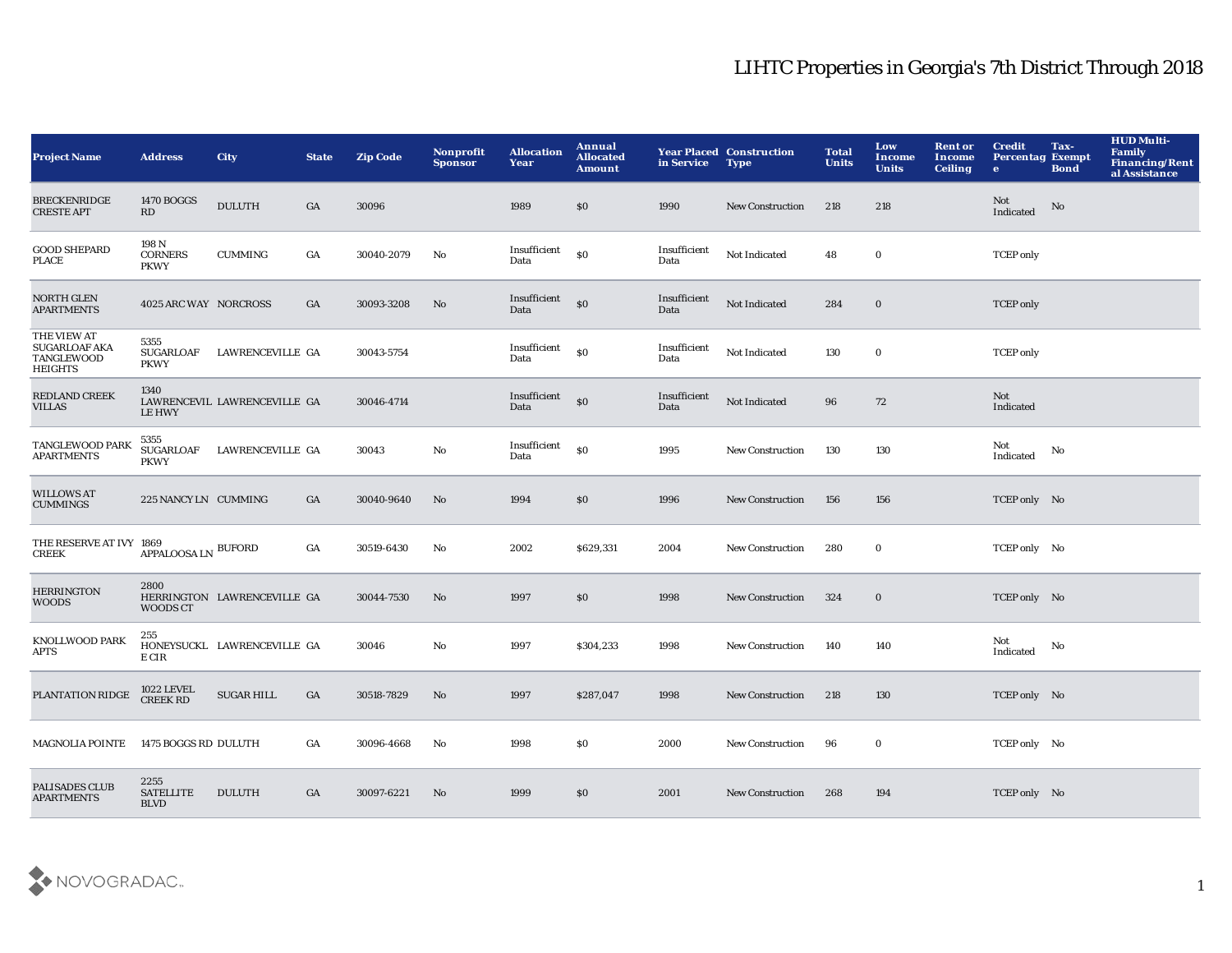## LIHTC Properties in Georgia's 7th District Through 2018

| <b>Project Name</b>                                | <b>Address</b>                             | <b>City</b>                                            | <b>State</b>     | <b>Zip Code</b> | Nonprofit<br><b>Sponsor</b> | <b>Allocation</b><br>Year | Annual<br><b>Allocated</b><br><b>Amount</b> | in Service | <b>Year Placed Construction</b><br><b>Type</b> | <b>Total</b><br><b>Units</b> | Low<br>Income<br><b>Units</b> | <b>Rent or</b><br>Income<br><b>Ceiling</b> | <b>Credit</b><br><b>Percentag Exempt</b><br>$\bullet$ | Tax-<br><b>Bond</b> | <b>HUD Multi-</b><br>Family<br><b>Financing/Rent</b><br>al Assistance |
|----------------------------------------------------|--------------------------------------------|--------------------------------------------------------|------------------|-----------------|-----------------------------|---------------------------|---------------------------------------------|------------|------------------------------------------------|------------------------------|-------------------------------|--------------------------------------------|-------------------------------------------------------|---------------------|-----------------------------------------------------------------------|
| <b>GREENS AT</b><br><b>HILLCREST</b>               | 850<br><b>HILLCREST</b><br><b>GREEN DR</b> | LAWRENCEVILLE GA                                       |                  | 30046-4486      | No                          | 1999                      | \$775,000                                   | 2001       | <b>New Construction</b>                        | 140                          | 140                           |                                            | TCEP only No                                          |                     |                                                                       |
| LONGWOOD VISTA<br><b>APARTMENTS</b>                | 2300 GLOBAL<br><b>FORUM BLVD</b>           | <b>DORAVILLE</b>                                       | $_{\mathrm{GA}}$ | 30340-4400      | No                          | 2003                      | \$52,301                                    | 2005       | <b>New Construction</b>                        | 276                          | 249                           |                                            | 60% AMGI TCEP only No                                 |                     |                                                                       |
| HUNTINGTON<br><b>COURT SENIOR RES.</b>             | 4115 S LEE ST BUFORD                       |                                                        | $_{\mathrm{GA}}$ | 30518-3649      | $\mathbf{No}$               | 2003                      | \$752,000                                   | 2005       | <b>New Construction</b>                        | 152                          | $\mathbf 0$                   |                                            | 60% AMGI TCEP only No                                 |                     |                                                                       |
| <b>BRADFORD</b><br><b>GWINNETT</b>                 | 100 CASTOR<br>$_{\rm DR}$                  | <b>NORCROSS</b>                                        | GA               | 30071-3708      | No                          | 2006                      | \$360,772                                   | 2007       | <b>New Construction</b>                        | 196                          | 194                           |                                            | 60% AMGI TCEP only No                                 |                     |                                                                       |
| MAGNOLIA VILLAGE<br><b>APTS</b><br>(LAWRENCEVILLE) | ST                                         | $287\,\mathrm{E}\,\mathrm{CROGAN}$ LAWRENCEVILLE GA    |                  | 30046           | $\mathbf{No}$               | 2001                      | \$725,000                                   | 2002       | <b>New Construction</b>                        | 192                          | 140                           |                                            | Not<br>Indicated                                      | No                  |                                                                       |
| <b>ALEXANDER MILL</b>                              | 159 PAPER<br>MILL RD                       | LAWRENCEVILLE GA                                       |                  | 30046-5901      | No                          | 2001                      | \$472,455                                   | 2002       | <b>New Construction</b>                        | 224                          | 223                           |                                            | TCEP only No                                          |                     |                                                                       |
| <b>GREENS AT</b><br>HILLCREST II                   | 850<br><b>HILLCREST</b><br><b>GREEN DR</b> | LAWRENCEVILLE GA                                       |                  | 30046-4486      | No                          | 2000                      | \$456,749                                   | 2002       | <b>New Construction</b>                        | 146                          | 144                           |                                            | TCEP only No                                          |                     |                                                                       |
| MAGNOLIA VILLAGE                                   |                                            | $287\,\mathrm{E}\,\mathrm{CROGAN}$ LAWRENCEVILLE GA ST |                  | 30046-6892      | No                          | 2001                      | \$725,000                                   | 2002       | <b>New Construction</b>                        | 192                          | $\bf{0}$                      |                                            | <b>TCEP</b> only                                      |                     |                                                                       |
| <b>HERRINGTON MILL</b><br><b>APARTMENTS</b>        | 1564<br><b>MILL ROAD</b>                   | HERRINGTON LAWRENCEVILLE GA                            |                  | 30043-5615      | No                          | 2002                      | \$0                                         | 2003       | <b>New Construction</b>                        | 292                          | 292                           |                                            | TCEP only No                                          |                     |                                                                       |
| <b>ASHTON CREEK</b><br><b>APARTMENTS</b>           | RD                                         | 239 NEW HOPE LAWRENCEVILLE GA                          |                  | 30046-2513      | $\mathbf{N}\mathbf{o}$      | 2001                      | \$376,880                                   | 2003       | New Construction                               | 140                          | 139                           |                                            | TCEP only No                                          |                     |                                                                       |
| <b>SWEETWATER</b><br><b>TERRACES</b>               | 3555<br>SWEETWATER DULUTH<br>RD            |                                                        | GA               | 30096-4720      | No                          | 2006                      | \$0                                         | 2008       | <b>New Construction</b>                        | 165                          | $\bf{0}$                      |                                            | TCEP only No                                          |                     |                                                                       |
| <b>HIGHLAND MANOR</b><br><b>APARTMENTS</b>         | 198N<br><b>CORNERS</b><br><b>PKWY</b>      | $\mathbf{CUMMING}$                                     | GA               | 30040-2079      | Yes                         | 2010                      | \$0                                         | 2012       | <b>New Construction</b>                        | 96                           | $\bf{0}$                      |                                            | TCEP only No                                          |                     |                                                                       |
| HEARTHSIDE<br><b>SUGARLOAF</b>                     | 5600<br><b>SUGARLOAF</b><br><b>PARKWAY</b> | LAWRENCEVILLE GA                                       |                  | 30043-5603      | No                          | 2013                      | \$950,000                                   | 2015       | <b>New Construction</b>                        | 110                          | 76                            |                                            | <b>TCEP</b> only                                      |                     |                                                                       |